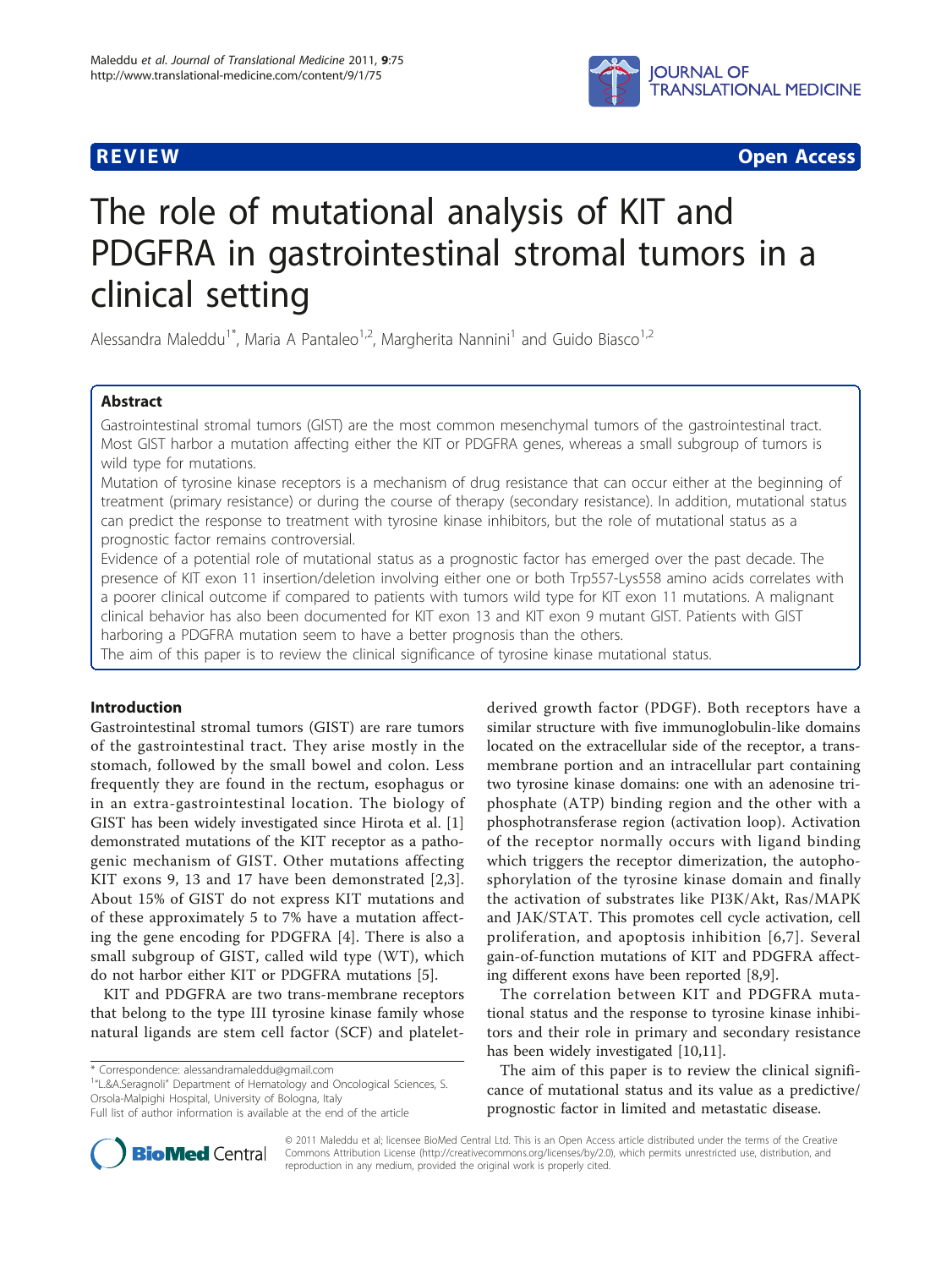# Prognostic value of mutational analysis in localized GIST

Whenever possible surgery is the best treatment for GIST. Unfortunately, even after radical surgery the fiveyear survival rate is about 54% and the disease-free survival (DFS) is  $45\%$  [[12,](#page-5-0)[13\]](#page-6-0). Tumor size ( $\geq 10$  cm), mitotic rate (≥5/50HPF) and tumor location are known to be independent prognostic factors for shorter DFS in fully resected GIST patients. In 2002 Fletcher et al. developed a risk stratification for primary tumors (National Health Institute -NHI classification), considering tumor size and mitotic count as predictive factors of aggressive behavior [\[6](#page-5-0)]. In 2006 Miettinen and Lasota analyzed the follow-up data from more than 1600 fully resected tumors and, on the basis of their results, revised the NIH classification adding primary tumor location as an important prognostic factor to identify the class of risk for resected primary GIST [\[7](#page-5-0)]. According to the latest classification, the risk of recurrence goes from being very low for small tumors  $(≤ 2 cm)$  with low mitotic rate (≤5/50HPF) and gastric location, to close to 90% for large tumors (> 10 cm) with high mitotic rate ( $\geq 5/$ 50HPF) and small intestinal location [\[7](#page-5-0)]. Due to a wide spectrum of behavior, it is crucial to find further factors that can have a prognostic value in predicting the risk of relapse for fully resected tumors. The importance of the mutational status of KIT and PDGFRA as a prognostic factor remains controversial, although its predictive value on tyrosine kinase inhibitors response is now clearer.

Early evidence of a potential role of mutational status as a prognostic factor appeared in the late nineties, when different groups observed a correlation between KIT exon 11 mutations and a poorer clinical outcome compared to patients with tumors WT for KIT exon 11 mutations. Ernst et al. identified a subgroup of 13 KIT exon 11 mutant tumors in a larger group of 35 GIST patients and observed that the mutation was associated with a shorter survival rate ( $p = 0.001$ ). No correlation between mutations, tumor size or mitotic index was observed [[14](#page-6-0)]. When GIST were still classified as malignant or benign, KIT exon 11 mutations were noticed to be more common in the malignant subtype [[15\]](#page-6-0). In addition, a study of 124 GIST patients showed a clear difference in prognosis for patients with or without KIT exon 11 mutations and a subdivision into mutationpositive and mutation-negative patients was proposed [[16](#page-6-0)]. However, in 1999 only KIT exon 11 was studied and the prognostic role of mutations could not be evaluated.

Malignant clinical behavior was also documented for KIT exon 9 and KIT exon 13 mutant GIST [[16](#page-6-0)-[18\]](#page-6-0), and for the first time the association between KIT exon 9 mutation and small intestinal location was reported [\[17](#page-6-0)]. In general, all the cited studies focused on KIT exon 11 mutations, whereas few dealt with KIT exon 9, 13 or 17 mutations. The first study to screen KIT exons 9, 11, 13, and 17 for mutations was performed in 2002 by Singer et al.: 44 tumors out of 48 harbored a KIT mutation. They found a KIT mutation was associated with a poor clinical outcome and they also hypothesized that specific KIT mutations could have a prognostic value. The multivariate analysis showed that patients with GIST harboring a KIT deletion/insertion had a significantly shorter recurrence-free survival (RFS) than patients with tumors harboring a KIT exon 11 missense mutation, which was more common in favorable-outcome, low-grade GIST [[19](#page-6-0)]. A larger study on 120 patients identified two small subgroups with different clinical outcomes [\[20](#page-6-0)]. The first small subgroup of eight cases had a more favorable prognosis and consisted of tumors harboring an insertion of 6-20 amino acids representing intra-tandem-duplications (ITDs) at the 3' end of exon 11. All eight tumors were located in the stomach, had a spindle cell morphology, and a low mitotic count. Patients were all older than 60 years of age and seven out of eight were female. The second subgroup included 13 tumors that harbored a KIT exon 9 mutation, had a predominant small intestinal location and a poorer outcome compared to the other patients [[18](#page-6-0)].

In 2005 a large retrospective study by Kim et al. enrolled 86 patients who underwent radical resection of localized GIST [[21](#page-6-0)]. Sixty-one GIST had a mutation of KIT exon 11 and three had a mutation of KIT exon 9. KIT exons 13 and 17 were screened but no mutations were found in 22 tumors. The class of risk considering tumor size and the mitotic rate was identified for all the patients. All three KIT exon 9 mutations were insertions of six nucleotides, resulting in duplication of Ala502- Tyr503, two patients had a high risk GIST but all three KIT exon 9 mutants had a relapse of the disease. The most common mutation of KIT exon 11 was a deletion that involved codons between 550 and 570. Three IDTs were also found in tumors with spindle cell morphology, no mitotic activity and benign clinical behaviors. The patients were all female and were all alive and relapsefree after 24-80 months of follow-up, despite the tumor risk class. In general the five-year RFS for patients whose tumor harbored a KIT mutation was significantly shorter than for patients with tumors without KIT mutations. KIT mutations were also observed to be associated with a higher mitotic rate, which together with tumor size was already a known negative prognostic factor [[21\]](#page-6-0).

Wardelmann et al. correlated the mutational status of 55 GIST and the clinical outcome. The size of 50 tumors was known, 21 tumors had a diameter ≤ 5 cm and none of them had evidence of metastasis, 29 tumors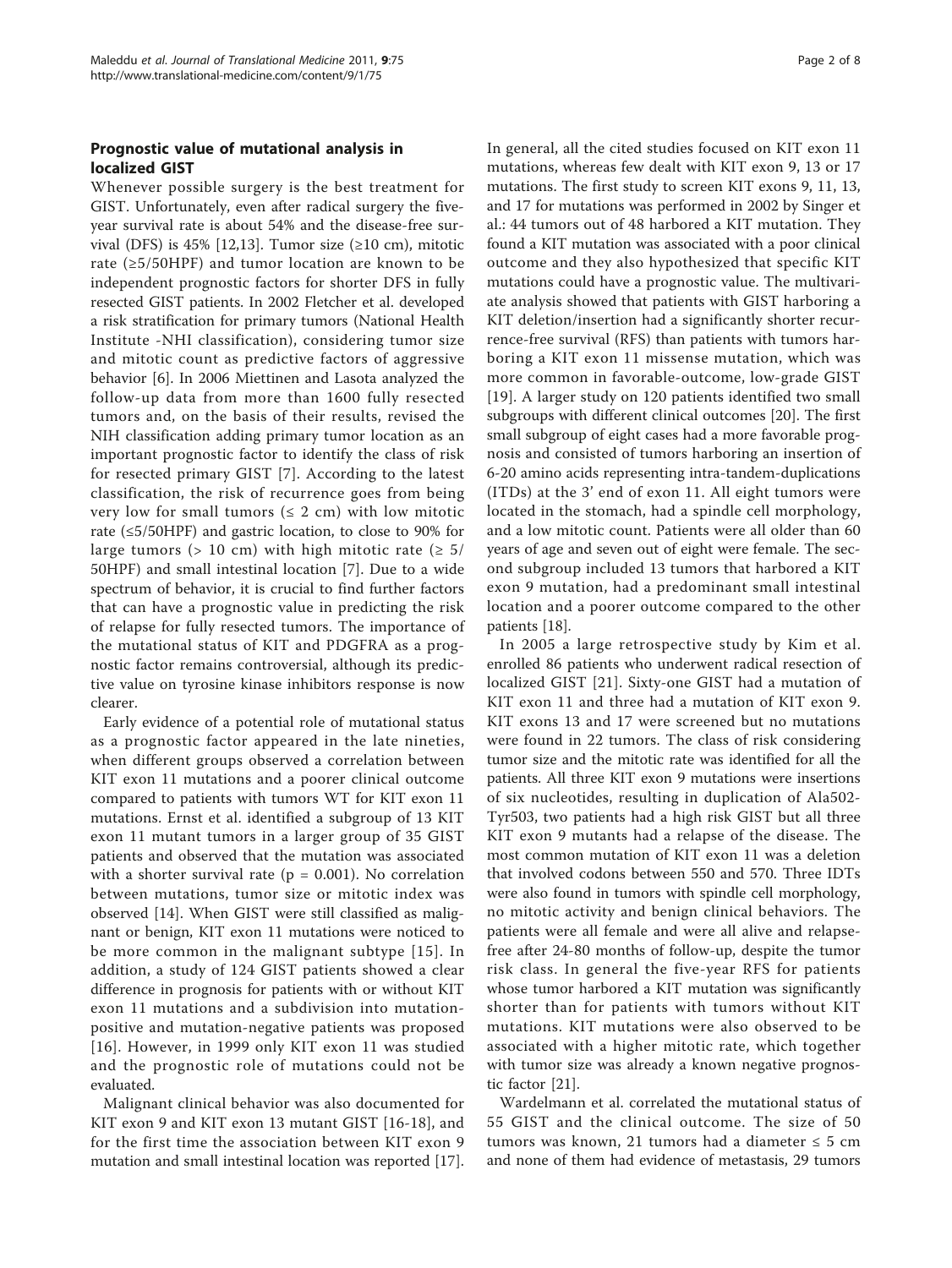had a diameter larger than 5 cm and 15 of them had a metastatic spread. A mutation affecting 557 and/or 558 codons of KIT exon 11 was found in 13 of 15 metastatic tumors and in only two of the nine mutated and not metastatic tumors. These results suggested that mutations involving 557 and/or 558 codons could be used as an additional parameter to estimate poor survival [[22\]](#page-6-0). Subsequent studies confirmed the hypothesis of an association between a KIT exon 11 insertion/deletion involving either one or both Trp557-Lys558 amino acids and a poor clinical outcome [[23,24\]](#page-6-0). DeMatteo et al. studied a series of 127 non-metastatic GIST patients who underwent complete tumor resection and were all entered in a follow-up program [[24](#page-6-0)]. As expected, tumor size, mitotic rate and location predicted the RFS in the multivariate analysis. Only in the univariate analysis did KIT exon 9 mutations and KIT exon 11 deletions involving codons 557 and/or 558 correlate with a higher rate of recurrence, whereas patients with point of mutation or insertion of KIT exon 11 had a lower rate of recurrence, and patients with WT tumors had an intermediate outcome. Only four patients had a GIST harboring a mutation of KIT exon 9, they all had a disease recurrence but the number was too small to hypothesize a prognostic value [[24\]](#page-6-0).

The Spanish Group for Sarcoma Research (GEIS) selected 162 patients who underwent complete resection of localized GIST between 1994 and 2001. All the tumors were  $\geq 2$  cm and KIT positive at immunohistochemical analysis. They evaluated the prognostic value of RFS prediction of different KIT and PDGFRA mutations. The results were analyzed when the median follow-up was 42 months and at that point 41 of the 162 patients experienced a disease recurrence and the fiveyear RFS was 68%. According to the NIH and the Miettinen-Lasota risk classifications, tumors with a high mitotic count and large dimensions had a significantly shorter RFS. In addition, following the Miettinen-Lasota revised risk classification the RFS was significantly shorter for patients whose primary tumor was located in the small bowel compared to patients whose primary tumor was located in the stomach. A very interesting statistic was the higher recurrence rate (5-year RFS 57% ± 13%) of tumors harboring mutations of the KIT gene, rather than tumors without KIT mutations (5-year RFS  $80\% \pm 11\%$ ). In the univariate analysis, patients with deletions involving codons 557 and/or 558 of KIT exon 11 had a less favorable outcome than patients with different mutations or without KIT mutations. The presence of deletions involving codons 557 and/or 558 of KIT exon 11 was also significantly associated with a higher rate of recurrence in the multivariate analysis together with size, mitotic count and high cellularity, which are known prognostic factors [[25](#page-6-0)].

After a longer follow-up, the data from the same group of 162 patients were analyzed again by the Spanish Group for Sarcoma Research (GEIS). The first analysis demonstrated that the mutations within KIT exon 11 involving codons 557 and/or 558 have a prognostic relevance. The objective of the new study was to demonstrate if critical deletions still are an independent prognostic factor after a longer follow-up, and if there were any time-related prognostic factors for RFS. When the analysis was performed the median follow-up was 84 months, the factors assessed were the class of risk (both classifications NIH and Miettinen-Lasota were considered) and the type of mutation. Mutations were also classified as deletions of codons 557 and/or 558 of KIT exon 11 (critical mutations), non-deletion-type mutations of KIT exon 11 (NDTM) which included missense mutations and insertions, and other deletions of KIT exon 11. Results showed that, for the first four years after surgery and for the entire seven-year follow-up the presence of critical deletions belonging to a high-risk category were independent prognostic factors for RFS. In the first 4 years after surgery only the high-risk category of the Miettinen-Lasota classification and NDTM were independent prognostic factors for RFS. In fact, the presence of critical mutations could be useful to identify a subset of patients with a higher risk of relapse in the first four years after surgery, whereas the presence of NDTM could identify a subset of patients more likely to experience a relapse beyond three or four years after surgery [[26](#page-6-0)].

A better outcome and a lower chance of metastasis seem to be associated with PDGFRA exon 18 mutations [[27\]](#page-6-0). Lasota et al. screened 1000 GIST for KIT exon 11 mutations, KIT exon 9 (only the non-gastric tumors) and PDGFRA exons 18 and 12. PDGFRA mutant tumors had a prevalent gastric location, epithelioid morphology (pure or prevalent) and low mitotic count. Of 1000 GIST, a PDGFRA exon 18 mutation was found in 122 of the 346 gastric tumors and only two of the 75 small intestinal tumors. Ten of the 170 gastric tumors and one of the 54 small intestinal tumors had a PDGFRA exon 12 mutation. One hundred and five of those had  $\leq$ 5 mitosis/50HPF, and 40 had no mitotic activity. Clinical data were available for 91 out of 128 PDGFRA exon 18 mutant tumors. After a median follow-up of 135 months, 41 were alive and with no evidence of disease, 24 had died from other causes, 16 had died for unknown causes, and ten had a progressive disease. Seven died of the disease and three were still alive at the end of the follow-up (370 months). The authors concluded that 83% of GIST with PDGFRA mutations have a good prognosis [[27](#page-6-0)]. The same group of scientists demonstrated later that PDGFRA exon 14 mutant GIST are mostly gastric, have epithelioid morphology and benign clinical behavior [[28\]](#page-6-0).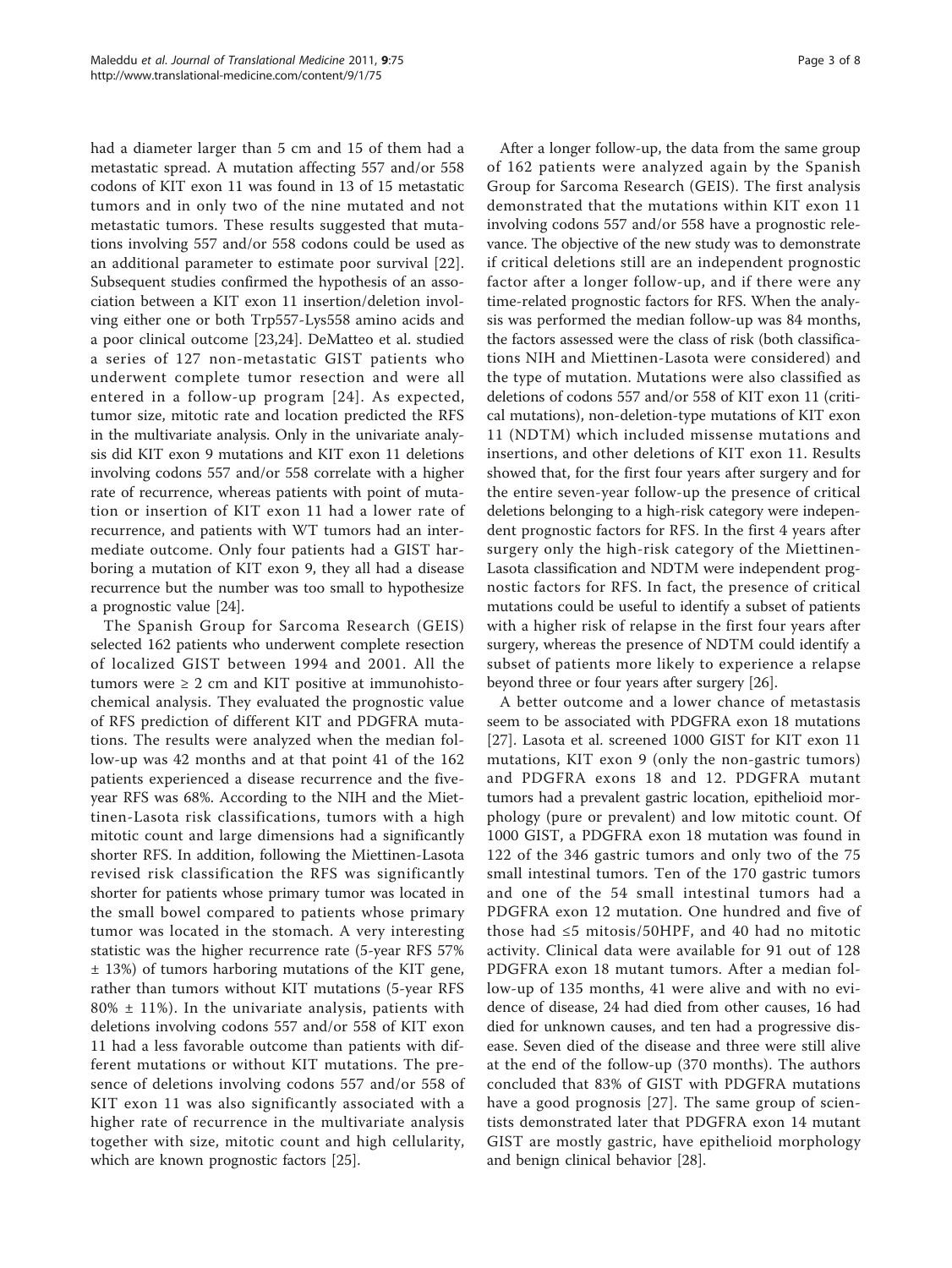## Predictive value of response to therapy

Although the role of KIT/PDGFRA mutational status as a prognostic factor is controversial, it is well known to predict the response to treatment with tyrosine kinase inhibitors.

The mutation of tyrosine kinase receptors is a mechanism of drug resistance occurring either at the beginning of treatment (primary resistance) or during the course of therapy (secondary resistance).

The first study that showed the correlation between the response to imatinib at a dose of 400 mg/day and mutational status in GIST was performed by Heinrich et al. One hundred and twenty-seven patients with metastatic GIST received imatinib, 71 had a tumor with a mutation of KIT exon 11, 23 of KIT exon 9, two of KIT exon 13 and KIT exon 17; PDGFRA exon 18 was mutated in six cases and nine tumors were WT. The clinical response varied considering the different mutations, the stronger predictor of response being any KIT exon 11 mutation. The 87.5% of patients whose tumor had a KIT exon 11 mutation achieved a partial response, whereas only 47.8% of patients whose tumor had a KIT exon 9 mutation had a partial response [[10\]](#page-5-0).

The European Organization for Research and Treatment of Cancer (EORTC) phase I and II studies [[29-31](#page-6-0)] enrolled patients with metastatic GIST and tested the safety of imatinib given at a dose of 400 mg/day or 800 mg/day and investigated its activity. The results of the mutational analysis performed on 37 tumor specimens showed a further correlation between certain mutations and their response to imatinib. Of the 37 tumors, 24 had a KIT exon 11 mutation, four had a KIT exon 9 mutation, one had a KIT exon 13 mutation and two had a PDGFRA exon 18 mutation. Patients whose tumors had a KIT exon 11 mutation had a higher partial response rate than the others and patients whose tumors harbored a KIT mutation enjoyed a longer median survival time and a lower recurrence rate [\[32](#page-6-0)].

Two recent randomized phase III studies compared the outcome of metastatic GIST patients treated with imatinib 400 mg/day or 800 mg/day. The EU-AUS trial (EORTC and Australian Gastro-Intestinal Trial Group) enrolled 946 patients with metastatic GIST between 2001 and 2002. The primary endpoint of the study was RFS and the patients were randomized to receive imatinib at the two doses with the possibility of cross over to the higher doses in case of progressive disease [[33\]](#page-6-0). Mutational analysis was performed in 377 cases: 248 harbored a KIT exon 11 mutation, 58 a KIT exon 9 mutation, six a KIT exon 13 mutation, and three a KIT exon 17 mutation, whereas ten tumors harbored a PDGFRA exon 18 mutation. Patients with tumors expressing any mutation of KIT exon 11 had a higher

response rate and a longer median survival than patients whose tumors harbored KIT exon 9 mutations or whose tumors were WT. Once the KIT exon 11 tumor mutant group was divided into subgroups, the statistical analysis revealed a poorer outcome for patients whose tumor had large exon 11 deletions, especially if involving codons 577-579, this may be due to the conformational change in the receptor. In the group of KIT exon 9 mutant tumors the response rate was significantly higher for patients enrolled in the 800 mg/day arm [[33](#page-6-0)].

The other phase III study (US-CDN) was conducted by the Southwest Oncology Group (SWOG), Cancer and Leukemia Group B (CALGB), National Cancer Institute of Canada (NCI-C) and Eastern Cooperative Oncology Group (ECOG) [[34\]](#page-6-0). This study, which had OS as primary endpoint, enrolled 746 patients with advanced GIST and randomized them to receive imatinib 400 mg/day or 800 mg/day equal to the EU-AUS trial. Of the total, 428 tumors were screened for KIT and PDGFRA mutations. The analysis disclosed a KIT exon 11 mutation in 283 cases, a KIT exon 9 mutation in 32 cases, whereas 67 tumors were WT. Patients were randomly assigned to receive imatinib at the daily dose of 400 mg or 800 mg. The time to progression (TTP) did not change for patients with any KIT exon 11 mutation or WT GIST. Patients with a KIT exon 9 mutation had a significantly higher rate of response if treated with imatinib at the daily dose of 800 mg, but there was no difference in time to progression and overall survival between the two groups. No differences were observed for KIT exon 11 mutant or WT GIST treated with 400 or 800 mg/day. Instead, any KIT exon 11 mutation was associated with a better outcome in patients with advanced GIST treated with imatinib compared to patients with KIT exon 9 mutations or WT tumors [[34\]](#page-6-0).

The Gastrointestinal Stromal Tumor Meta-Analysis Group (MetaGIST) re-analyzed and compared the data from the EU-AUS and the US-CDN studies to confirm the results, validate the suggested prognostic and predictive factors and to explain the differences between results in the two studies by reviewing the characteristics of the two populations.

A small advantage on PFS was observed for the highdose arm in both studies, no difference in overall survival (OS). Prognostic factors for PFS and OS were then considered. Mutational status was a significant prognostic factor (p < 0.0001) for PFS, and patients with KIT exon 11 mutation had a more favorable prognosis than those with exon 9 mutation or WT.

Exon 9 mutation was the only significant predictive factor for a benefit of high-dose therapy. Patients with KIT exon 9 mutations treated with imatinib 800 mg/day had a significantly longer PFS than the others and the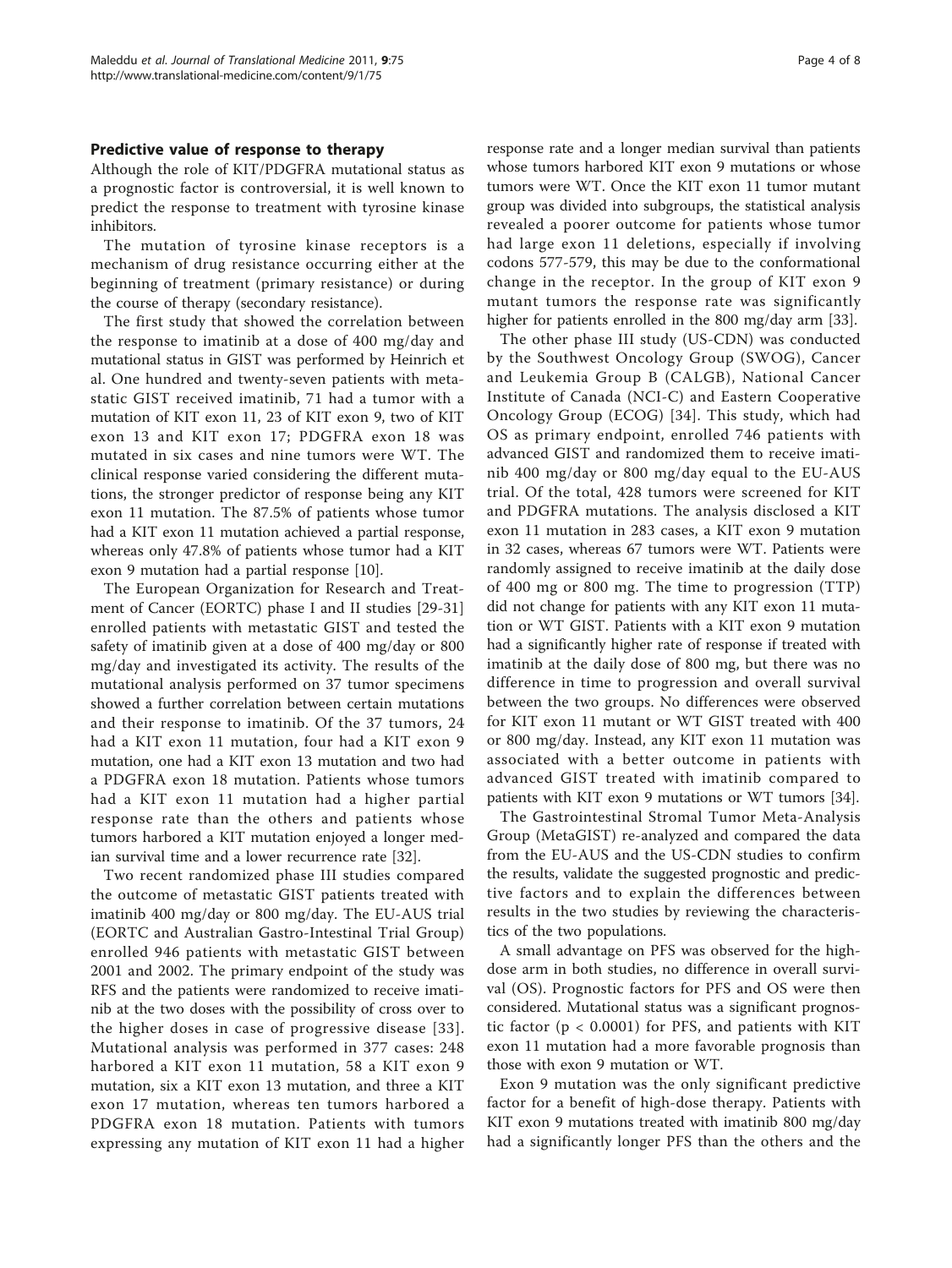estimated rate of progression or death was also significantly decreased ( $p = 0.017$ ) [[35\]](#page-6-0).

A further phase III trial compared two doses of imatinib for treatment of unresectable advanced GIST. To investigate the influence of mutational status on imatinib response, 128 GIST specimens from those patients were screened for KIT and PDGFRA mutations. The estimated median survival was 63 months for patients whose tumor harbored a KIT exon 11 mutation, 44 months for patients whose tumors harbored a KIT exon 9 mutation and 26 months in case of other mutations or WT GIST. In addition, a mutation within KIT exon 11 was associated with a better outcome for the first 30 months of therapy [[36\]](#page-6-0).

Fewer studies have defined the role of mutational status as a prognostic and predictive factor in the adjuvant setting. It is well known that adjuvant therapy with imatinib is associated with a longer RFS [\[37](#page-6-0)]. For this purpose 713 patients who underwent complete resection of a primary GIST were enrolled on the Z9001 study. All primary tumors were ≥3 cm and expressed KIT. Patients were randomized to receive imatinib 400 mg/day for one year or a placebo. Tumor size, mitotic index and mutational status were available for 513 patients. After a median follow-up of 20 months, the two-year RFS was 74% in the placebo arm vs. 91% in the imatinib arm. The two-year RFS for patients with KIT exon 11 mutation was 65% vs. 91% (placebo and imatinib arm respectively p < 0.0001), 76% vs. 100% for the PDGFRA mutation ( $p < 0.01$ ), whereas there were no difference in overall RFS for KIT exon 9 mutation, but the one-year RFS was shorter for patients in the placebo arm (80%) than in the imatinib arm (100%). This study showed that mutational status together with pathological features have a prognostic and predictive value for RFS after complete surgical resection of primary GIST [[38\]](#page-6-0).

Secondary resistance occurs after a median period of 24 months of treatment with imatinib. There are several mechanisms involved in resistance like the activation of an alternative downstream signaling pathway such as AKT/mTOR, the activation of an alternate tyrosine kinase receptor and the loss of KIT expression, the genomic amplification of KIT, and the gain of new KIT/ PDGFRA mutations [\[39](#page-6-0)]. New KIT/PDGFRA mutations are currently considered the most important and the most common mechanism [\[40](#page-6-0)-[43](#page-7-0)].

Mutational analysis performed on tissue specimens from resistant lesions disclosed secondary acquired mutations developed during imatinib therapy. The frequency of secondary mutations is over 50% in those tumors with primary KIT exon 9 or 11 mutations. Secondary mutations are single substitutions and occur in different exons but on the same allele of the primary mutation. Similar to chronic myeloid leukemia, acquired imatinib resistant mutations affect the tyrosine kinase domain and the activation loop, encoded by exons 13, 14 and 17 respectively [[9,](#page-5-0)[40,](#page-6-0)[43](#page-7-0)-[47\]](#page-7-0). The most common secondary mutation is the V654A, mainly found in GIST harboring an exon 11 primary mutation [[48\]](#page-7-0). PDGFRA secondary mutations are rare. The D842V was identified in one patient with primary mutation V561D, which is known to be associated with imatinib resistance [[48\]](#page-7-0). In general, secondary mutations were detected only in progressive nodules and not in non-progressive ones [[46,49](#page-7-0)]. In addition, patients with WT GIST do not develop secondary mutations [[46](#page-7-0)]. A recent study by Liegl et al. analyzed 53 metastases from 14 patients after imatinib or sunitinib treatment failure. Primary tumors included GIST with classical features (KIT positive, and mutated on KIT exons 9, 11, or 13), but also KIT negative tumors, GIST with unusual morphology, and KIT/ PDGFRA WT GIST. Secondary KIT mutations were found in nine out of 11 GIST with KIT primary mutation. Two to five different mutations were found in different metastases I six out of nine patients, and in three out of nine patients two mutations were found in one or more tumor samples. Five recurrent points of mutation were located in the KIT tyrosine kinase domain and in the ATP activation loop. No secondary mutations were found in KIT/PDGFRA WT GIST or in those with unusual morphology [\[47](#page-7-0)].

Sunitinib inhibits double mutant GIST and the response to therapy is influenced by the mutational status [[11,](#page-5-0)[50](#page-7-0)]. Seventy-eight imatinib resistant patients were treated with sunitinib, 58% of patients had tumors harboring KIT exon 9 mutations, 34% had tumors harboring KIT exon 11 mutations, and 56% of tumors were WT. Results showed a significantly longer progression-free survival and overall survival for patients with primary KIT exon 9 mutations ( $p < 0.0005$ ) or WT ( $p < 0.0356$ ) than for those with KIT exon 11 mutations. In addition, patients whose tumor expressed a secondary mutation affecting exons 13 or 14 had a better outcome than those whose tumor had a KIT exon 17 or 18 mutation [\[11](#page-5-0)].

In addition to the cellular and mutational profile of the disease, broad variations of imatinib plasma levels have been monitored in GIST patients [[51](#page-7-0),[52](#page-7-0)]. The decrease of imatinib bioavailability during chronic therapies should be considered a further possible mechanism of resistance. Recently Demetri et al. studied the imatinib pharmacokinetic and pharmacodynamic profiles in advanced GIST patients to detect possible correlations between the imatinib plasma concentrations and clinical outcome. They observed that patients with the lowest imatinib serum levels had the lowest overall response rate and the shortest time to progression [[51,52\]](#page-7-0).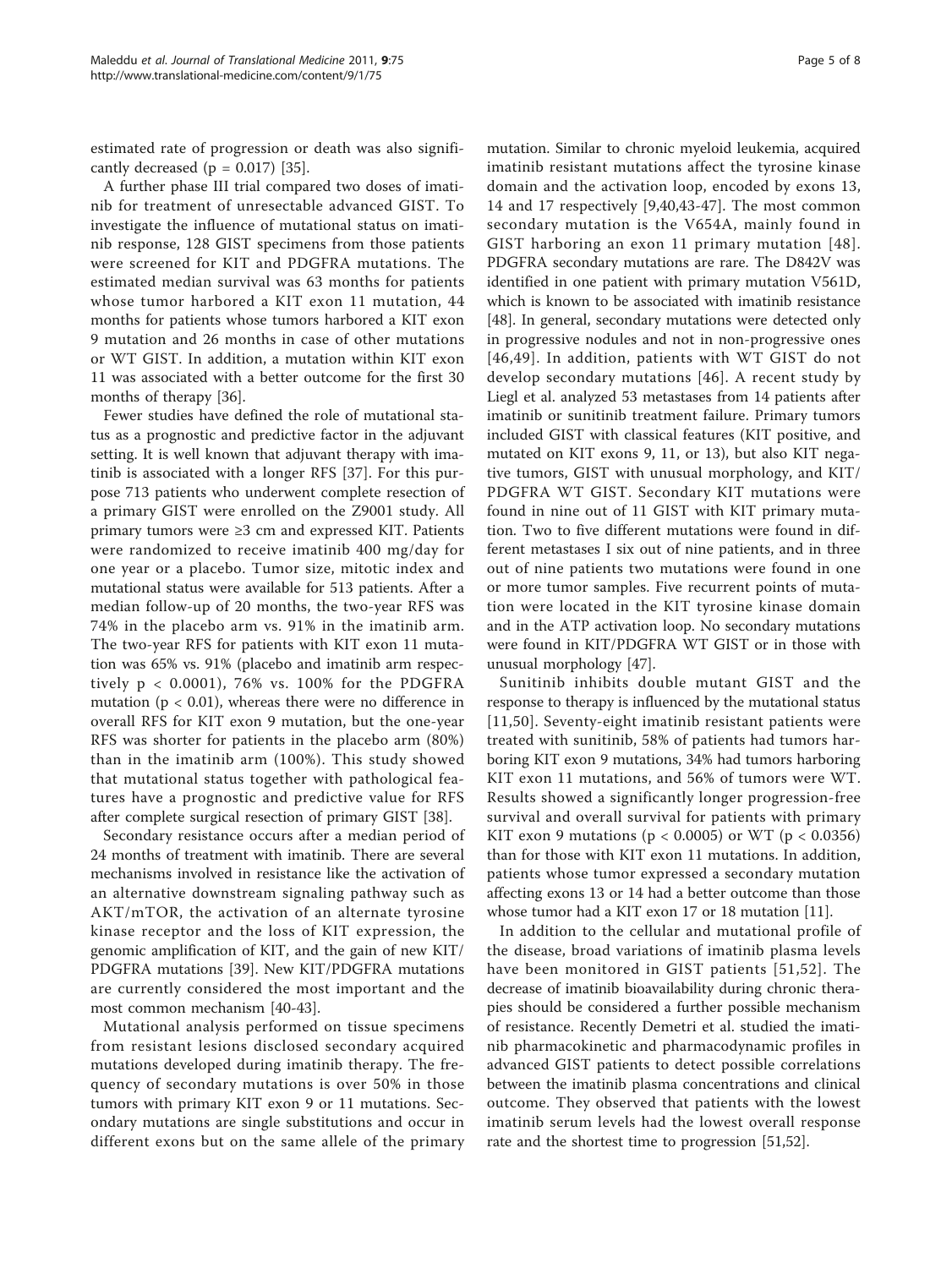## <span id="page-5-0"></span>Conclusions

The value of mutational status as a predictive and prognostic factor for RFS in metastatic GIST treated with imatinib is clear. What is now becoming more evident is its potential role as a predictive and prognostic factor for resected GIST treated with imatinib. Tumors harboring KIT exon 11 mutations have a better outcome under imatinib treatment at a dose of 400 mg/day than tumors harboring different mutations, and KIT exon 9 mutant tumors have a longer RFS if treated with the high dose of imatinib, corresponding to 800 mg/day. Patients with KIT exon 9 mutant tumors achieve a better response to sunitinib, than those with exon 11 mutations. The PDGFRA exon 18 D842V point mutant activates PDGFRA both in vitro and in vivo [10,[50\]](#page-7-0) and is also imatinib resistant in vivo and in vitro [[30,](#page-6-0)[53,54](#page-7-0)], whereas other mutations affecting exon 18 (D846Y, N848K, Y849K and HDSN845-848P) are imatinib sensitive [[53](#page-7-0)].

In the adjuvant setting, available data show that mutational status can be considered a predictive and prognostic factor for GIST patients treated with imatinib after radical surgery [[38\]](#page-6-0).

Dei Tos et al. recently reviewed a series of 929 untreated GIST to correlate the natural history of disease with pathological features, but the mutational status of tumors was not available [[55](#page-7-0)]. Tumor size (≥10 cm), mitotic rate (≥5/50HPF) and tumor location are the only recognized independent prognostic factors for GIST patients [11,12], but unfortunately it is still unclear whether or not mutational status could be an independent prognostic factor for disease recurrence in untreated patients. It would be useful to be able to study mutational status on a large population of untreated GIST but this has become more difficult since evidence emerged of a longer RFS following adjuvant treatment with imatinib.

Lastly, knowledge of the predictive and prognostic value of mutational status could lead physicians to establish the dose of imatinib, identify those patients who would not benefit from imatinib treatment (PDGFRA exon 18 D842V mutant tumors are imatinib resistant), chose a second line therapy, and evaluate the different risk of relapse during follow-up. These data emphasize that mutational status must play a predominant role in the clinical management of patients and that new findings are necessary to establish the mechanisms responsible for imatinib resistance in specific subsets of tumors like PDGFRA D842V mutant and WT GIST.

#### Abbreviations

WT: Wild Type; ATP: Adenosine Triphosphate; PDGFRA: Platelet Derived Growth Factor Receptor Alpha; TKI: Tyrosine Kinase Inhibitor; DFS: Disease Free Survival; NHI: National Health Institute; HPF: High Power Field; ITDs:

Intra-Tandem-Duplications; RFS: Recurrence-Free Survival; NDTM: Non-Deletion-Type-Mutations; OS: Overall Survival; PFS: Progression-Free Survival.

#### Author details

<sup>1</sup>"L.&A.Seragnoli" Department of Hematology and Oncological Sciences, S. Orsola-Malpighi Hospital, University of Bologna, Italy. <sup>2</sup>"G. Prodi<sup>n</sup> Interdepartmental Centre of Cancer Research, University of Bologna, Italy.

#### Authors' contributions

AM designed the study, carried out the acquisition and participated in data interpretation. GB participated in data interpretation and manuscript revision. MN participated in the acquisition and interpretation of the data. MAP conceived the study, helped to draft the manuscript and interpret the data. All authors read and approved the final manuscript.

#### Competing interests

The authors declare that they have no competing interests.

#### Received: 14 December 2010 Accepted: 23 May 2011 Published: 23 May 2011

#### References

- 1. Hirota S, Isozaki K, Moriyama Y, Hashimoto K, Nishida T, Ishiguro S, Kawano K, Hanada M, Kurata A, Takeda M, Muhammad Tunio G, Matsuzawa Y, Kanakura Y, Shinomura Y, Kitamura Y: [Gain of function](http://www.ncbi.nlm.nih.gov/pubmed/9438854?dopt=Abstract) [mutations of c-kit in human gastrointestinal stromal tumors.](http://www.ncbi.nlm.nih.gov/pubmed/9438854?dopt=Abstract) Science 1998, 279:577-580.
- 2. Lux ML, Rubin BP, Biase TL, Chen CJ, Maclure T, Demetri G, Xiao S, Singer S, Fletcher CD, Fletcher JA: [KIT extracellular and kinase domain mutations in](http://www.ncbi.nlm.nih.gov/pubmed/10702394?dopt=Abstract) [gastrointestinal stromal tumors.](http://www.ncbi.nlm.nih.gov/pubmed/10702394?dopt=Abstract) Am J Pathol 2000, 156:791-795.
- 3. Rubin BP, Singer S, Tsao C, Duensing A, Lux ML, Ruiz R, Hibbard MK, Chen CJ, Xiao S, Tuveson DA, Demetri GD, Fletcher CD, Fletcher JA: [KIT](http://www.ncbi.nlm.nih.gov/pubmed/11719439?dopt=Abstract) [activation is a ubiquitous feature of gastrointestinal stromal tumors.](http://www.ncbi.nlm.nih.gov/pubmed/11719439?dopt=Abstract) Cancer Research 2001, 61:8118-8121.
- 4. Heinrich MC, Corless CL, Duensing A, McGreevey L, Chen CJ, Joseph N, Singer S, Griffith DJ, Haley A, Town A, Demetri GD, Fletcher CD, Fletcher JA: [PDGFRA activating mutations in gastrointestinal stromal tumors.](http://www.ncbi.nlm.nih.gov/pubmed/12522257?dopt=Abstract) Science 2003, 299:708-710.
- 5. Medeiros F, Corless CL, Duensing A, Hornick JL, Oliveira AM, Heinrich MC, Fletcher JA, Fletcher CD: [KIT-negative gastrointestinal stromal tumors.](http://www.ncbi.nlm.nih.gov/pubmed/15223958?dopt=Abstract) Am J Surg Pathol 2004, 28:889-894.
- 6. Fletcher CD, Berman JJ, Corless C, Gorstein F, Lasota J, Longley BJ, Miettinen M, O'Leary TJ, Remotti H, Rubin BP, Shmookler B, Sobin LH, Weiss SW: [Diagnosis of gastrointestinal stromal tumors: A consensus](http://www.ncbi.nlm.nih.gov/pubmed/12094370?dopt=Abstract) [approach.](http://www.ncbi.nlm.nih.gov/pubmed/12094370?dopt=Abstract) Hum Pathol 2002, 33:459-465.
- 7. Miettinen M, Lasota J: [Gastrointestinal stromal tumors: review on](http://www.ncbi.nlm.nih.gov/pubmed/17090188?dopt=Abstract) [morphology, molecular pathology, prognosis, and differential diagnosis.](http://www.ncbi.nlm.nih.gov/pubmed/17090188?dopt=Abstract) Arch Pathol Lab Med 2006, 130:1466-1478.
- 8. Lasota J, Miettinen M: [Clinical significance of oncogenic KIT and PDGFRA](http://www.ncbi.nlm.nih.gov/pubmed/18312355?dopt=Abstract) [mutations in gastrointestinal stromal tumours.](http://www.ncbi.nlm.nih.gov/pubmed/18312355?dopt=Abstract) Histopathology 2008, 53:245-266.
- 9. Corless CL, Fletcher JA, Heinrich MC: [Biology of Gastrointestinal Stromal](http://www.ncbi.nlm.nih.gov/pubmed/15365079?dopt=Abstract) [Tumors.](http://www.ncbi.nlm.nih.gov/pubmed/15365079?dopt=Abstract) J Clin Oncol 2004, 22:3813-3825.
- 10. Heinrich MC, Corless CL, Demetri GD, Blanke CD, von Mehren M, Joensuu H, McGreevey LS, Chen CJ, Van den Abbeele AD, Druker BJ, Kiese B, Eisenberg B, Roberts PJ, Singer S, Fletcher CD, Silberman S, Dimitrijevic S, Fletcher JA: [Kinase mutations and imatinib response in](http://www.ncbi.nlm.nih.gov/pubmed/14645423?dopt=Abstract) [patients with metastatic gastrointestinal stromal tumors.](http://www.ncbi.nlm.nih.gov/pubmed/14645423?dopt=Abstract) J Clin Oncol 2003, 21:4342-4349.
- 11. Heinrich MC, Maki RG, Corless CL, Antonescu CR, Harlow A, Griffith D, Town A, McKinley A, Ou WB, Fletcher JA, Fletcher CD, Huang X, Cohen DP, Baum CM, Demetri GD: Primary and Secondary Kinase Genotypes Correlate With the Biological and Clinical Activity of Sunitinib in Imatinib-Resistant Gastrointestinal Stromal Tumor. J Clin Oncol 2008, 33:5352-5359.
- 12. Gold JS, Gönen M, Gutiérrez A, Broto JM, García-del-Muro X, Smyrk TC, Maki RG, Singer S, Brennan MF, Antonescu CR, Donohue JH, DeMatteo RP: [Development and validation of a prognostic nomogram for recurrence](http://www.ncbi.nlm.nih.gov/pubmed/19793678?dopt=Abstract)[free survival after complete surgical resection of localised primary](http://www.ncbi.nlm.nih.gov/pubmed/19793678?dopt=Abstract) [gastrointestinal stromal tumour: a retrospective analysis.](http://www.ncbi.nlm.nih.gov/pubmed/19793678?dopt=Abstract) Lancet Oncol 2009, 10:1045-1052.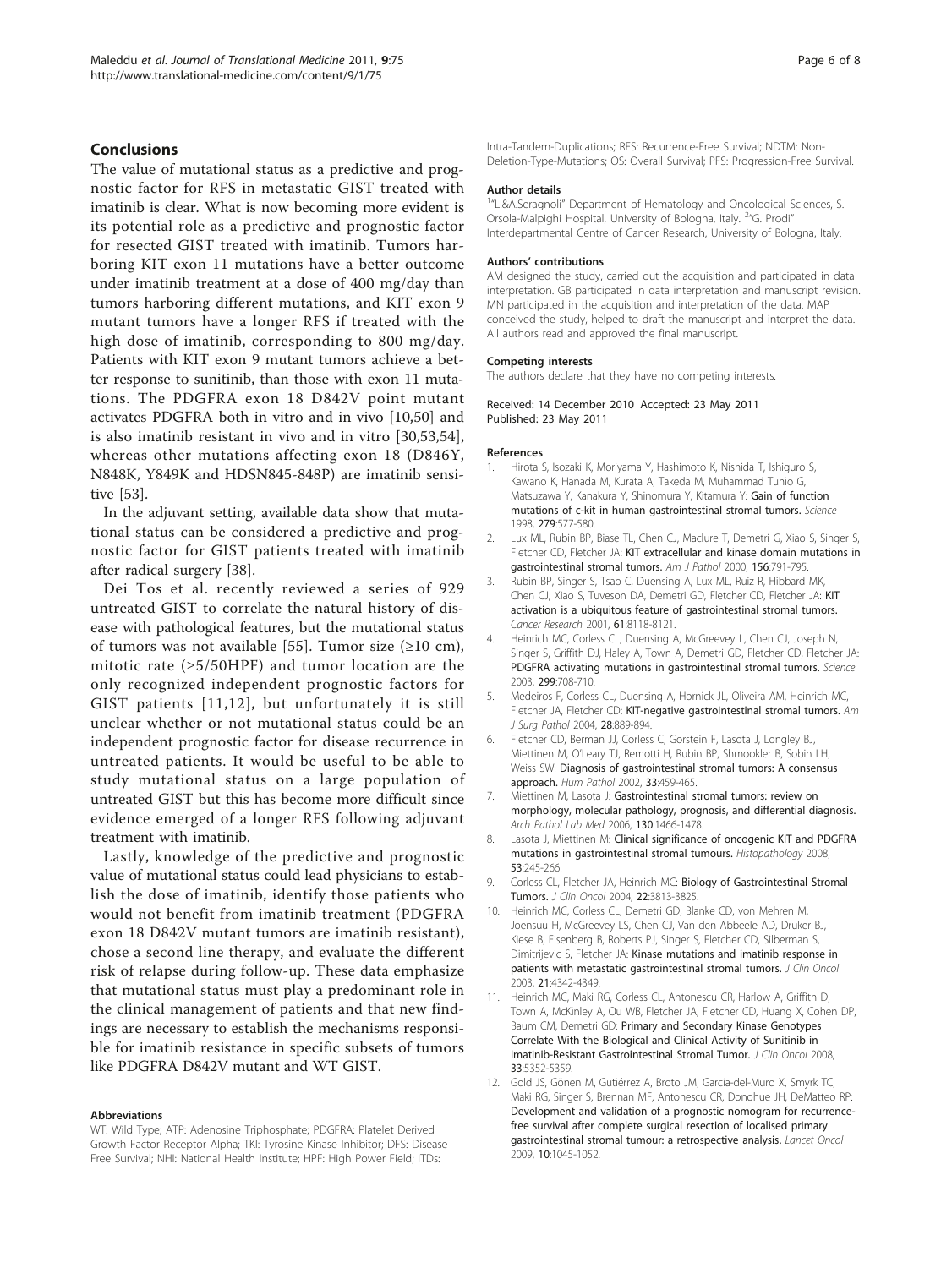- <span id="page-6-0"></span>13. DeMatteo RP, Lewis JJ, Leung D, Mudan SS, Woodruff JM, Brennan MF: [Two](http://www.ncbi.nlm.nih.gov/pubmed/10636102?dopt=Abstract) [hundred gastrointestinal stromal tumors: recurrence patterns and](http://www.ncbi.nlm.nih.gov/pubmed/10636102?dopt=Abstract) [prognostic factors for survival.](http://www.ncbi.nlm.nih.gov/pubmed/10636102?dopt=Abstract) Ann Surg 2000, 231:51-58.
- 14. Ernst SI, Hubbs AE, Przygodzki RM, Emory TS, Sobin LH, O'Leary TJ: [KIT](http://www.ncbi.nlm.nih.gov/pubmed/9881963?dopt=Abstract) [mutation portends poor prognosis in gastrointestinal stromal/smooth](http://www.ncbi.nlm.nih.gov/pubmed/9881963?dopt=Abstract) [muscle tumors.](http://www.ncbi.nlm.nih.gov/pubmed/9881963?dopt=Abstract) Lab Invest 1998, 78:1633-1636.
- 15. Lasota J, Jasinski M, Sarlomo-Rikala M, Miettinen M: [Mutations in exon 11](http://www.ncbi.nlm.nih.gov/pubmed/9916918?dopt=Abstract) [of c-Kit occur preferentially in malignant versus benign gastrointestinal](http://www.ncbi.nlm.nih.gov/pubmed/9916918?dopt=Abstract) [stromal tumors and do not occur in leiomyomas or leiomyosarcomas.](http://www.ncbi.nlm.nih.gov/pubmed/9916918?dopt=Abstract) Am J Pathol 1999, 154:53-60.
- 16. Taniguchi M, Nishida T, Hirota S, Isozaki K, Ito T, Nomura T, Matsuda H, Kitamura Y: [Effect of c-kit mutation on prognosis of gastrointestinal](http://www.ncbi.nlm.nih.gov/pubmed/10485475?dopt=Abstract) [stromal tumors.](http://www.ncbi.nlm.nih.gov/pubmed/10485475?dopt=Abstract) Cancer Res 1999, 59:4297-4300.
- 17. Lasota J, Wozniak A, Sarlomo-Rikala M, Rys J, Kordek R, Nassar A, Sobin LH, Miettinen M: [Mutations in exons 9 and 13 of KIT gene are rare events in](http://www.ncbi.nlm.nih.gov/pubmed/11021812?dopt=Abstract) [gastrointestinal stromal tumors. A study of 200 cases.](http://www.ncbi.nlm.nih.gov/pubmed/11021812?dopt=Abstract) Am J Pathol 2000, 157:1091-1095.
- 18. Sakurai S, Oguni S, Hironaka M, Fukayama M, Morinaga S, Saito K: [Mutations in c-kit gene exons 9 and 13 in gastrointestinal stromal](http://www.ncbi.nlm.nih.gov/pubmed/11376557?dopt=Abstract) [tumors among Japanese.](http://www.ncbi.nlm.nih.gov/pubmed/11376557?dopt=Abstract) Jpn J Cancer Res 2001, 92:494-498.
- 19. Singer S, Rubin BP, Lux ML, Chen CJ, Demetri GD, Fletcher CD, Fletcher JA: [Prognostic value of KIT mutation type, mitotic activity, and histologic](http://www.ncbi.nlm.nih.gov/pubmed/12228211?dopt=Abstract) [subtype in gastrointestinal stromal tumors.](http://www.ncbi.nlm.nih.gov/pubmed/12228211?dopt=Abstract) J Clin Oncol 2002, 20:3898-3905.
- 20. Antonescu CR, Sommer G, Sarran L, Tschernyavsky SJ, Riedel E, Woodruff JM, Robson M, Maki R, Brennan MF, Ladanyi M, DeMatteo RP, Besmer P: [Association of KIT exon 9 mutations with nongastric primary](http://www.ncbi.nlm.nih.gov/pubmed/12960119?dopt=Abstract) [site and aggressive behavior: KIT mutation analysis and clinical](http://www.ncbi.nlm.nih.gov/pubmed/12960119?dopt=Abstract) [correlates of 120 gastrointestinal stromal tumors.](http://www.ncbi.nlm.nih.gov/pubmed/12960119?dopt=Abstract) Clin Cancer Res 2003, 9:3329-3337.
- 21. Kim TW, Lee H, Kang YK, Choe MS, Ryu MH, Chang HM, Kim JS, Yook JH, Kim BS, Lee JS: [Prognostic significance of c-kit mutation in localized](http://www.ncbi.nlm.nih.gov/pubmed/15131046?dopt=Abstract) [gastrointestinal stromal tumors.](http://www.ncbi.nlm.nih.gov/pubmed/15131046?dopt=Abstract) Clin Cancer Res 2004, 10:3076-3081.
- 22. Wardelmann E, Losen I, Hans V, Neidt I, Speidel N, Bierhoff E, Heinicke T, Pietsch T, Büttner R, Merkelbach-Bruse S: [Deletion of Trp-557 and Lys-558](http://www.ncbi.nlm.nih.gov/pubmed/12918066?dopt=Abstract) [in the juxtamembrane domain of the c-kit protooncogene is associated](http://www.ncbi.nlm.nih.gov/pubmed/12918066?dopt=Abstract) [with metastatic behavior of gastrointestinal stromal tumors.](http://www.ncbi.nlm.nih.gov/pubmed/12918066?dopt=Abstract) Int J Cancer 2003, 106:887-895.
- 23. Andersson J, Bümming P, Meis-Kindblom JM, Sihto H, Nupponen N, Joensuu H, Odén A, Gustavsson B, Kindblom LG, Nilsson B: [Gastrointestinal](http://www.ncbi.nlm.nih.gov/pubmed/16697720?dopt=Abstract) [stromal tumors with KIT exon 11 deletions are associated with poor](http://www.ncbi.nlm.nih.gov/pubmed/16697720?dopt=Abstract) [prognosis.](http://www.ncbi.nlm.nih.gov/pubmed/16697720?dopt=Abstract) Gastroenterology 2006, 130:1573-1581.
- 24. Dematteo RP, Gold JS, Saran L, Gönen M, Liau KH, Maki RG, Singer S, Besmer P, Brennan MF, Antonescu CR: [Tumor mitotic rate, size, and](http://www.ncbi.nlm.nih.gov/pubmed/18076015?dopt=Abstract) [location independently predict recurrence after resection of primary](http://www.ncbi.nlm.nih.gov/pubmed/18076015?dopt=Abstract) [gastrointestinal stromal tumor \(GIST\).](http://www.ncbi.nlm.nih.gov/pubmed/18076015?dopt=Abstract) Cancer 2008, 112:608-615.
- 25. Martín J, Poveda A, Llombart-Bosch A, Ramos R, López-Guerrero JA, García del Muro J, Maurel J, Calabuig S, Gutierrez A, González de Sande JL, Martínez J, De Juan A, Laínez N, Losa F, Alija V, Escudero P, Casado A, García P, Blanco R, Buesa JM, Spanish Group for Sarcoma Research: [Deletions affecting codons 557-558 of the c-KIT gene indicate a poor](http://www.ncbi.nlm.nih.gov/pubmed/16135486?dopt=Abstract) [prognosis in patients with completely resected gastrointestinal stromal](http://www.ncbi.nlm.nih.gov/pubmed/16135486?dopt=Abstract) [tumors: a study by the Spanish Group for Sarcoma Research \(GEIS\).](http://www.ncbi.nlm.nih.gov/pubmed/16135486?dopt=Abstract) J Clin Oncol 2005, 23:6190-6198.
- 26. Martin-Broto J, Gutierrez A, Garcia-del-Muro X, Lopez-Guerrero JA, Martinez-Trufero J, de Sande LM, Lainez N, Maurel J, De Juan A, Losa F, Andres R, Casado A, Tejido PG, Blanco R, Carles J, Bellmunt J, Gomez-Espana A, Ramos R, Martinez-Serra J, Llombart-Bosch A, Poveda A: Prognostic time dependence of deletions affecting codons 557 and/or 558 of KIT gene for relapse-free survival (RFS) in localized GIST: a Spanish Group for Sarcoma Research (GEIS) Study. Annals of Oncol 2010, 21:1552-1557.
- 27. Jerzy Lasota, Agnieszka Dansonka-Mieszkowska, Sobin Leslie H, Markku Miettinen: [A great majority of GISTs with PDGFRA mutations](http://www.ncbi.nlm.nih.gov/pubmed/15146165?dopt=Abstract) [represent gastric tumors of low or no malignant potential.](http://www.ncbi.nlm.nih.gov/pubmed/15146165?dopt=Abstract) Lab Invest 2004, 84:874-883.
- 28. Jerzy Lasota, Jerzy Stachura, Markku Miettinen: [GISTs with PDGFRA exon](http://www.ncbi.nlm.nih.gov/pubmed/16258521?dopt=Abstract) [14 mutations represent subset of clinically favorable gastric tumors with](http://www.ncbi.nlm.nih.gov/pubmed/16258521?dopt=Abstract) [epithelioid morphology.](http://www.ncbi.nlm.nih.gov/pubmed/16258521?dopt=Abstract) Lab Invest 2006, 86:94-100.
- 29. van Oosterom AT, Judson I, Verweij J, Stroobants S, Donato di Paola E, Dimitrijevic S, Martens M, Webb A, Sciot R, Van Glabbeke M, Silberman S, Nielsen OS, European Organisation for Research and Treatment of Cancer

Soft Tissue and Bone Sarcoma Group: [For the European Organisation for](http://www.ncbi.nlm.nih.gov/pubmed/11705489?dopt=Abstract) [Research and Treatment of Cancer Soft Tissue and Bone Sarcoma](http://www.ncbi.nlm.nih.gov/pubmed/11705489?dopt=Abstract) [Group: Safety and efficacy of imatinib \(STI571\) in metastatic](http://www.ncbi.nlm.nih.gov/pubmed/11705489?dopt=Abstract) [gastrointestinal stromal tumours - A phase I study.](http://www.ncbi.nlm.nih.gov/pubmed/11705489?dopt=Abstract) Lancet 2001, 358:1421-1423.

- 30. Demetri GD, von Mehren M, Blanke CD, Van den Abbeele AD, Eisenberg B, Roberts PJ, Heinrich MC, Tuveson DA, Singer S, Janicek M, Fletcher JA, Silverman SG, Silberman SL, Capdeville R, Kiese B, Peng B, Dimitrijevic S, Druker BJ, Corless C, Fletcher CD, Joensuu H: [Efficacy and safety of](http://www.ncbi.nlm.nih.gov/pubmed/12181401?dopt=Abstract) [imatinib mesylate in advanced gastrointestinal stromal tumors.](http://www.ncbi.nlm.nih.gov/pubmed/12181401?dopt=Abstract) N Engl J Med 2002, 347:472-480.
- 31. Verweij J, van Oosterom A, Blay JY, Judson I, Rodenhuis S, van der Graaf W, Radford J, Le Cesne A, Hogendoorn PC, di Paola ED, Brown M, Nielsen OS: [Imatinib mesylate \(STI-571 Glivec, Gleevec\) is an active agent for](http://www.ncbi.nlm.nih.gov/pubmed/12957454?dopt=Abstract) [gastrointestinal stromal tumours, but does not yield responses in other](http://www.ncbi.nlm.nih.gov/pubmed/12957454?dopt=Abstract) [soft-tissue sarcomas that are unselected for a molecular target: Results](http://www.ncbi.nlm.nih.gov/pubmed/12957454?dopt=Abstract) [from an EORTC Soft Tissue and Bone Sarcoma Group phase II study.](http://www.ncbi.nlm.nih.gov/pubmed/12957454?dopt=Abstract) Eur J Cancer 2003, 39:2006-2011.
- 32. Debiec-Rychter M, Dumez H, Judson I, Wasag B, Verweij J, Brown M, Dimitrijevic S, Sciot R, Stul M, Vranck H, Scurr M, Hagemeijer A, van Glabbeke M, van Oosterom AT: [Use of c-KIT/PDGFRA mutational analysis to](http://www.ncbi.nlm.nih.gov/pubmed/15010069?dopt=Abstract) [predict the clinical response to imatinib in patients with advanced](http://www.ncbi.nlm.nih.gov/pubmed/15010069?dopt=Abstract) [gastrointestinal stromal tumours entered on phase I and II studies of the](http://www.ncbi.nlm.nih.gov/pubmed/15010069?dopt=Abstract) [EORTC Soft Tissue and Bone Sarcoma Group.](http://www.ncbi.nlm.nih.gov/pubmed/15010069?dopt=Abstract) Eur J Cancer 2004, 40:689-695.
- 33. Debiec-Rychter M, Sciot R, Le Cesne A, Schlemmer M, Hohenberger P, van Oosterom AT, Blay JY, Leyvraz S, Stul M, Casali PG, Zalcberg J, Verweij J, Van Glabbeke M, Hagemeijer A, Judson I, EORTC Soft Tissue and Bone Sarcoma Group; Italian Sarcoma Group; Australasian GastroIntestinal Trials Group: [KIT](http://www.ncbi.nlm.nih.gov/pubmed/16624552?dopt=Abstract) [mutations and dose selection for imatinib in patients with advanced](http://www.ncbi.nlm.nih.gov/pubmed/16624552?dopt=Abstract) [gastrointestinal stromal tumors.](http://www.ncbi.nlm.nih.gov/pubmed/16624552?dopt=Abstract) Eur J Cancer 2006, 42:1093-1103.
- 34. Heinrich MC, Owzar K, Corless CL, Hollis D, Borden EC, Fletcher CD, Ryan CW, von Mehren M, Blanke CD, Rankin C, Benjamin RS, Bramwell VH, Demetri GD, Bertagnolli MM, Fletcher JA: [Correlation of kinase genotype](http://www.ncbi.nlm.nih.gov/pubmed/18955451?dopt=Abstract) [and clinical outcome in the North American Intergroup Phase III Trial of](http://www.ncbi.nlm.nih.gov/pubmed/18955451?dopt=Abstract) [imatinib mesylate for treatment of advanced gastrointestinal stromal](http://www.ncbi.nlm.nih.gov/pubmed/18955451?dopt=Abstract) [tumor: CALGB 150105 Study by Cancer and Leukemia Group B and](http://www.ncbi.nlm.nih.gov/pubmed/18955451?dopt=Abstract) [Southwest Oncology Group.](http://www.ncbi.nlm.nih.gov/pubmed/18955451?dopt=Abstract) J Clin Oncol 2008, 26:5360-5367.
- 35. Van Glabbeke MM, Owzar K, Rankin C, Simes J, Crowley J, GIST Metaanalysis Group (MetaGIST): Comparison of two doses of imatinib for the treatment of unresectable or metastatic gastrointestinal stromal tumors (GIST): A meta-analyis based on 1,640 patients (pts). Proceedings of The American Society of Clinical Oncology abstr 2007, abstr 10004.
- 36. Blanke CD, Rankin C, Demetri GD, Ryan CW, von Mehren M, Benjamin RS, Raymond AK, Bramwell VH, Baker LH, Maki RG, Tanaka M, Hecht JR, Heinrich MC, Fletcher CD, Crowley JJ, Borden EC: [Phase III randomized,](http://www.ncbi.nlm.nih.gov/pubmed/18235122?dopt=Abstract) [intergroup trial assessing imatinib mesylate at two dose levels in](http://www.ncbi.nlm.nih.gov/pubmed/18235122?dopt=Abstract) [patients with unresectable or metastatic gastrointestinal stromal tumors](http://www.ncbi.nlm.nih.gov/pubmed/18235122?dopt=Abstract) [expressing the kit receptor tyrosine kinase: S0033.](http://www.ncbi.nlm.nih.gov/pubmed/18235122?dopt=Abstract) J Clin Oncol 2008, 26:626-632.
- 37. Dematteo RP, Ballman KV, Antonescu CR, Maki RG, Pisters PW, Demetri GD, Blackstein ME, Blanke CD, von Mehren M, Brennan MF, Patel S, McCarter MD, Polikoff JA, Tan BR, Owzar K, American College of Surgeons Oncology Group (ACOSOG) Intergroup Adjuvant GIST Study Team: Adjuvant imatinib mesylate after resection of localized, primary gastrointestinal stromal tumor: a randomized, double-blind, placebocontrolled trial. Lancet 2009, 28:1097-1104.
- 38. Corless CL, Ballman KV, Antonescu C, Blanke CD, Blackstein ME, Demetri GD, von Mehren M, Maki RG, Pisters PW, DeMatteo RP: Relation of tumor pathologic and molecular features to outcome after surgical resection of localized primary gastrointestinal stromal tumor (GIST): Results of the intergroup phase III trial ACOSOG Z9001. Proceedings of The American Society of Clinical Oncology (ASCO) Annual Meeting: June 4-8 2010; Chicago, IL. J Clin Oncol 2010, 28:15s, [abstract 1006].
- 39. Fletcher JA, Corless CL, Dimitrijevic S, Von Mehren M, Eisenberg B, Joensuu H, Fletcher CDM, Blanke C, Demetri GD, Heinrich MC: Mechanisms of resistance to imatinib mesylate (IM) in advanced gastroinestinal stromal tumor (GIST). Proceedings of The American Society of Clinical Oncology (ASCO) Annual Meeting: May 31 - June 3 2003; Chicago, IL. Edited by Proc Am Soc Clin Oncol 2003, 22, [abstr 3275].
- 40. Chen LL, Trent JC, Wu EF, Fuller GN, Ramdas L, Zhang W, Raymond AK, Prieto VG, Oyedeji CO, Hunt KK, Pollock RE, Feig BW, Hayes KJ, Choi H,